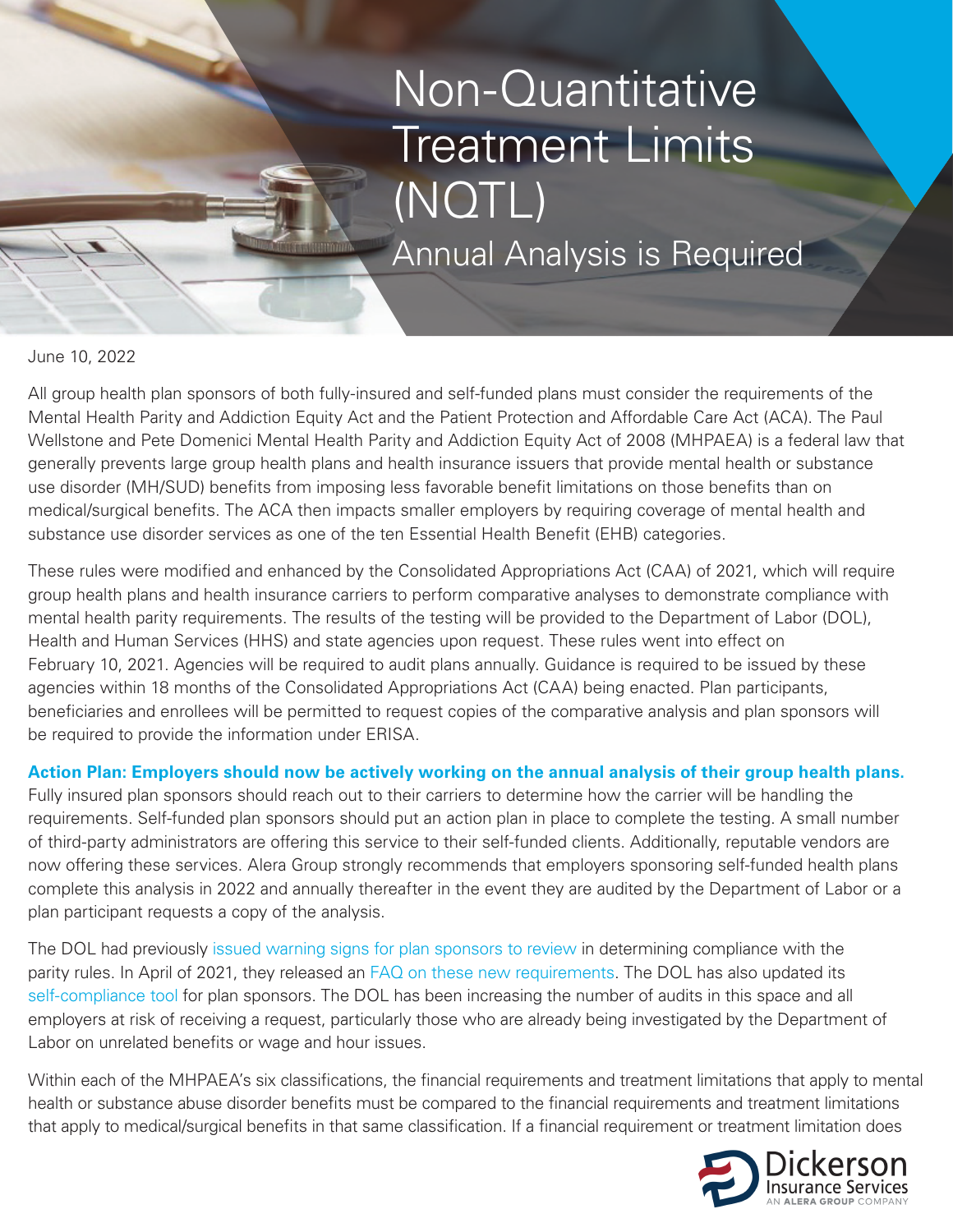not apply to "substantially all" of the medical/surgical benefits in that classification, it cannot be applied to mental health or substance abuse disorder benefits in that classification. "Financial requirements" include deductibles, copayments, coinsurance and out-of-pocket expenses, but exclude an aggregate lifetime limit and an annual limit. Additional NQTLs are held to the same parity.

The MHPAEA notably does not require equitable lifetime limits or annual limits, which raises the question as to whether an annual lifetime or dollar limit on particular therapies would be permissible. The code does require that plans without an annual limit on medical/surgical benefits cannot impose an annual limit on mental health benefits. By virtue of the ACA, few plans today have annual or lifetime limits. Mental health benefits do not have to be covered by plans that are not subject to EHB requirements, however, once a plan covers an EHB, it is subject to the full EHB rules. One important EHB rule to remember is that the ACA prohibits annual or lifetime dollar limits on EHBs. Any plan (including large, grandfathered or self-funded plans) that chooses to offer a benefit that falls into an EHB category is then subject to the same prohibition on annual or lifetime dollar limits.

The substantially all/predominant test outlined in the statute must be applied separately to six classifications of benefits: inpatient in-network; inpatient out-of-network; outpatient in-network; outpatient out-of-network; emergency; and prescription drug. Sub-classifications are permitted for office visits separate from all other outpatient services, as well as for plans that use multiple tiers of in-network providers.

The regulation requires that all cumulative financial requirements, including limits, deductibles and out-of-pocket limits, in a classification must combine both medical/surgical and MH/SUD benefits in the classification.

The regulation distinguishes between quantitative treatment limitations and NQTLs.

- Quantitative treatment limitations are numerical, such as visit limits and day limits.
- NQTLs (NQTLs) include but are not limited to medical management, step therapy and pre-authorization.

A group health plan or coverage cannot impose a NQTL with respect to MH/SUD benefits in any classification unless, under the terms of the plan (or coverage) as written and in operation, any processes, strategies, evidentiary standards or other factors used in applying the NQTL to MH/SUD benefits in the classification are comparable to, and are applied no more stringently than, the processes, strategies, evidentiary standards or other factors used in applying the limitation with respect to medical surgical/ benefits in the classification.

The regulation provides that all plan standards that limit the scope or duration of benefits for services are subject to the NQTL parity requirements. This includes restrictions such as geographic limits, facility-type limits and network adequacy.

Under the requirements set forth by the CAA, plans and issuers should ensure that NQTL comparative analyses are sufficiently specific, detailed and reasoned to demonstrate whether the processes, strategies, evidentiary standards or other factors used in developing and applying an NQTL are comparable and applied no more stringently to MH/SUD benefits than to medical/surgical benefits. Regulators have been very clear that a general statement of compliance, coupled with a conclusory reference to broadly stated processes, strategies, evidentiary standards or other factors will be insufficient to meet this statutory requirement.

## The CAA testing will require plans to be able to show:

- 1. The specific plan or coverage terms or other relevant terms regarding the NQTLs and a description of all MH/SUD and medical or surgical benefits to which each such term applies in each respective benefits classification;
- 2. The factors used to determine that the NQTLs will apply to MH/SUD benefits and medical or surgical benefits;

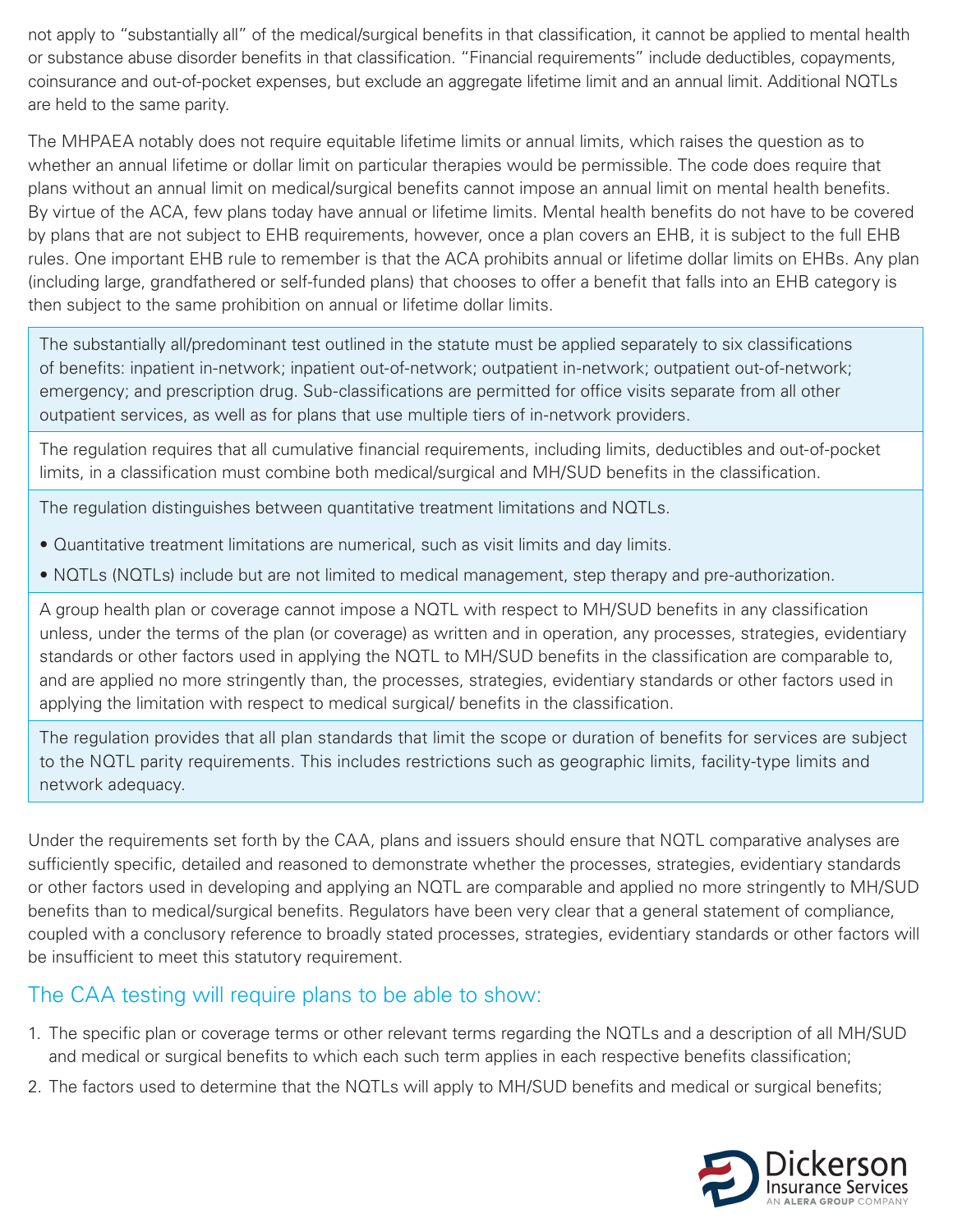- 3. The evidentiary standards used for the factors identified, when applicable, provided that every factor shall be defined and any other source or evidence relied upon to design and apply the NQTLs to MH/SUD benefits and medical or surgical benefits;
- 4. The comparative analyses demonstrate that the processes, strategies, evidentiary standards and other factors used to apply the NQTLs to MH/SUD benefits, as written and in operation, are comparable to and are applied no more stringently than, the processes, strategies, evidentiary standards and other factors used to apply the NQTLs to medical/surgical benefits in the benefits classification; and
- 5. The specific findings and conclusions reached by the plan or issuer, including any results of the analyses indicate that the plan or coverage is or is not in compliance with the MHPAEA requirements.

### Analysis under the CAA must include discussion on the following:

- 1. A clear description of the specific NQTL, plan terms and policies at issue.
- 2. Identification of the specific MH/SUD and medical/surgical benefits to which the NQTL applies within each benefit classification, and a clear statement as to which benefits identified are treated as MH/SUD and which are treated as medical/surgical.
- 3. Identification of any factors, evidentiary standards or sources or strategies or processes considered in the design or application of the NQTL and in determining which benefits, including both MH/SUD benefits and medical/surgical benefits, are subject to the NQTL. Analyses should explain whether any factors were given more weight than others and the reason(s) for doing so, including an evaluation of any specific data used in the determination.
- 4. To the extent the plan or issuer defines any of the factors, evidentiary standards, strategies or processes in a quantitative manner, it must include the precise definitions used and any supporting sources.
- 5. The analyses, as documented, should explain whether there is any variation in the application of a guideline or standard used by the plan or issuer between MH/SUD and medical/surgical benefits and, if so, describe the process and factors used for establishing that variation.
- 6. If the application of the NQTL turns on specific decisions in administration of the benefits, the plan or issuer should identify the nature of the decisions, the decision maker(s), the timing of the decisions and the qualifications of the decision maker(s).
- 7. If the plan's or issuer's analyses rely upon any experts, the analyses, as documented, should include an assessment of each expert's qualifications and the extent to which the plan or issuer ultimately relied upon each expert's evaluations in setting recommendations regarding both MH/SUD and medical/surgical benefits.
- 8. A reasoned discussion of the plan's or issuer's findings and conclusions as to the comparability of the processes, strategies, evidentiary standards, factors and sources identified above within each affected classification, and their relative stringency, both as applied and as written. This discussion should include citations to any specific evidence considered and any results of analyses indicating that the plan or coverage is or is not in compliance with MHPAEA.
- 9. The date of the analyses and the name, title and position of the person or persons who performed or participated in the comparative analyses.